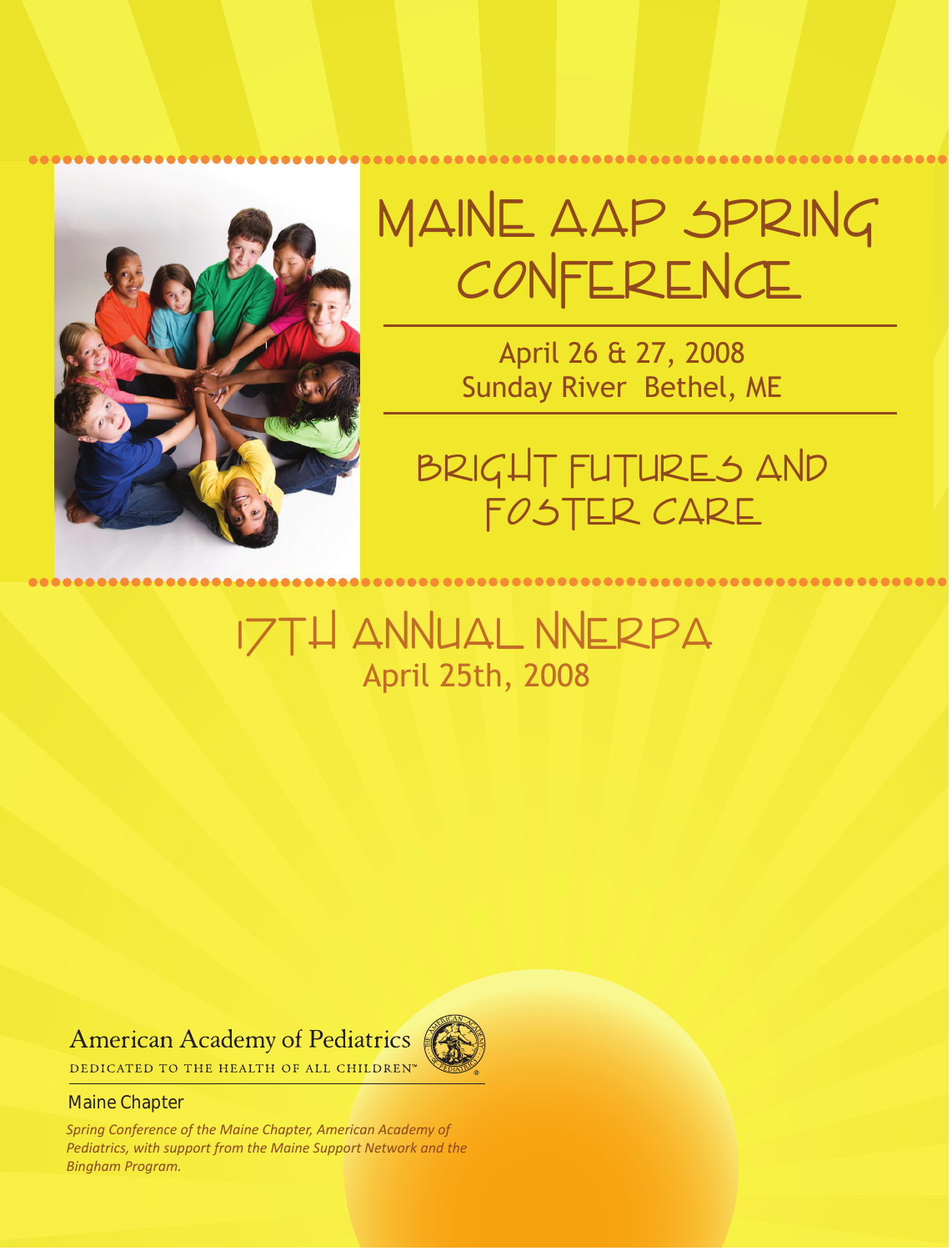## MAAP PROUDLY PRESENTS KEYNOTE SPEAKERS AND SPECIAL GUESTS Howard Dubowitz MD MS & Joseph F. Haggan Jr. MD

Howard Dubowitz MD MS is a Professor of Pediatrics and Director at the Center for Child Protection. His special interests include Failure to Thrive; General Pediatrics; and Child Abuse and Neglect. His medical degrees are from the University of Cape Town, South Africa, MD; and the Harvard School of Public Health, MS. He did his residency at Boston City Hospital and had a Pediatrics Fellowship at the Children's Hospital, Boston, Child Abuse and Neglect. He is certified in Pediatrics. He has written the books *Social Science (2000)*, *Neglected Children: Research, Practice, and Policy (1999)*, *The Physical and Mental Health and Educational Status of Children Placed... (1990)*, *Handbook for Child Protection Practice (1999).*

Joseph F. Hagan Jr. MD FAAP received his MD from Georgetown University, School of Medicine and his BS from St. Bonaventure University, St. Bonaventure, NY. He was a Pediatric Resident at the Department of Pediatrics, Medical Center Hospital of Vermont. He is currently Attending in Pediatrics, Fletcher Allen Health Care in Burlington, Vermont, and is a Clinical Professor of Pediatrics at the University of Vermont College of Medicine. He has received numerous awards and honors, the most recent being the Community Network Professional Award, Community Network for Children, Youth and Families, Chittenden County, Vermont, in 2000.

### Conference Planning Committee

**Richard Aronson MD MPH FAAP** Director, Center for Humane Worlds for Child and Youth Health, Future Search Network

**Donald R. Burgess MD FAAP** President, Maine Chapter

**Aubrie Entwood** Executive Director, Maine Chapter

,,,,,,,,,,,,,,,,,,,,,,,,,,,,,,,,,,,,,

**Larry Ricci MD FAAP** Director, Spurwink Clinic Child Abuse Program, and Associate Professor of Pediatrics, University of Vermont College of Medicine

**Steve Meister MD FAAP** Medical Director, Pediatric Rapid Evaluation Program, Edmund N. Ervin Pediatric Center

\*\*\*\*\*\*\*\*\*\*\*\*\*\*\*\*\*\*\*\*\*\*\*\*\*\*\*\*\*\*\*\*\*\*\*\*\*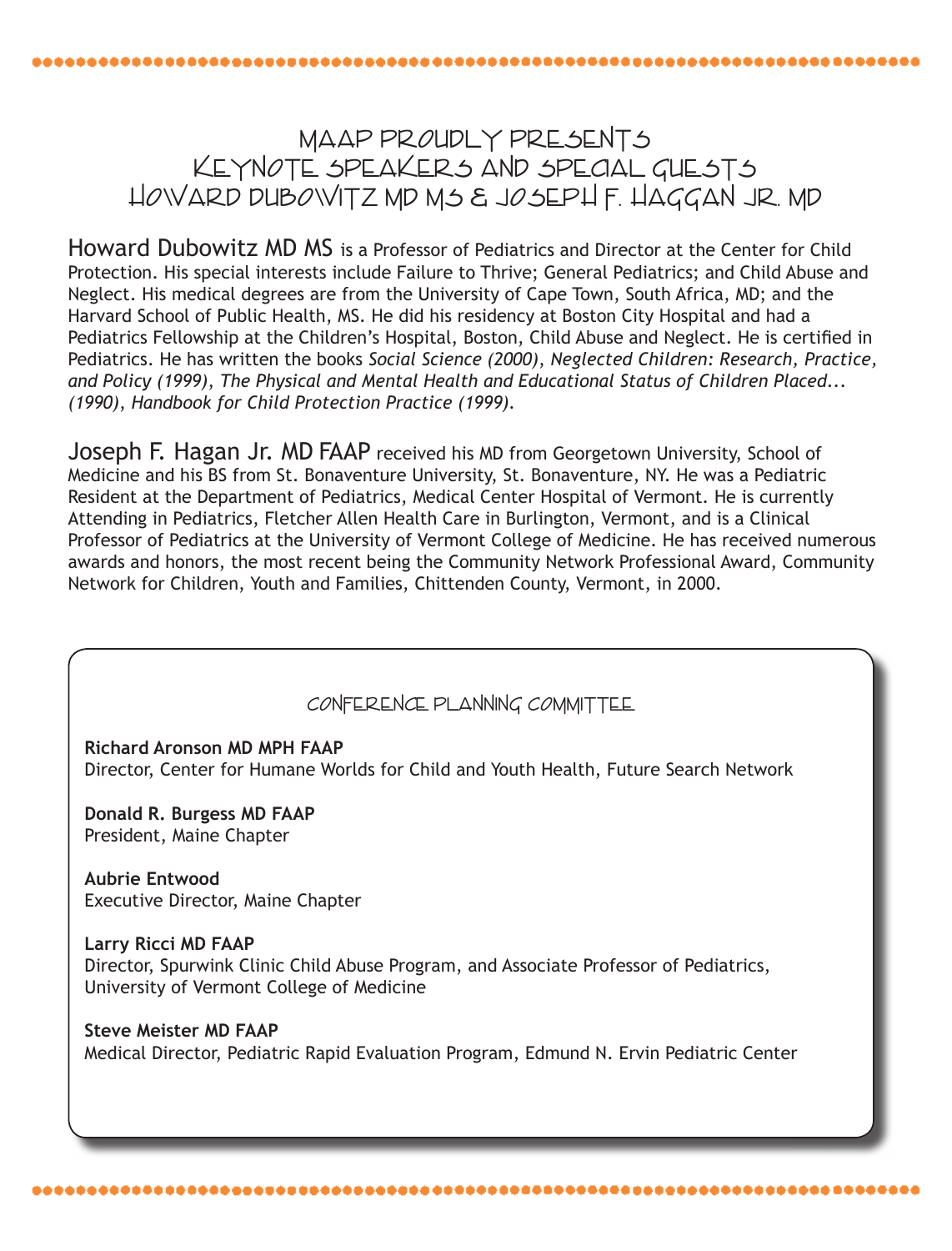## A MESSAGE FROM THE CHAPTER PRESIDENT

Members and Friends of the American Academy of Pediatrics, Maine Chapter:

It is my pleasure to invite you to attend the Spring Educational Conference on April 26-27, 2008. We are excited about the changes to this year's conference, starting with our new location at Sunday River. We hope this new venue will be a refreshing change and that you will enjoy the views, and perhaps the slopes, if the weather permits! We have also moved the date of the Spring Conference this year in order to avoid the Pediatric Professional Society meetings and secure expert speakers.

This Spring we are also piloting a partnership with the Maine Support Network to assist in conference preparation. Their staff routinely puts together workshops and conferences to support their many initiatives; you can find out more about them at www.mainesupportnetwork.org.

This year's topic of *Bright Futures, Foster Care, and Child Abuse Prevention* has brought together a diverse slate of presenters and topics that we hope you will find useful in your daily practice. On Saturday we will explore implications for clinical pediatric practice around child abuse prevention, the impact of abuse and neglect on child health and development, and strategies for the state and medical providers to improve care (and outcomes) for these children. Sunday will be entirely focused on a special program, the 6 G's of substance use prevention.

As usual, a variety of corporate, governmental, and nonprofit exhibitors will be present to provide you with the latest information about programs and products relating to medical care for infants, toddlers, children and adolescents. We hope you will take advantage of the exhibitors and visit them during your breaks.

At 7:00 on Saturday night, we invite you to our annual banquet and awards ceremony. Please be sure to sign up using the enclosed registration form to reserve a seat for yourself and a spouse or guest. Child care and youth activities will be available at Sunday River during that time, and will be paid for by the Chapter for all banquet attendees. Please sign your children up in advance so a space is reserved for them and Sunday River can ensure appropriate staff coverage.

I look forward to seeing you on April 26 & 27!

Sincerely,

,,,,,,,,,,,,,,,,,

bral Rhunges to

Donald R. Burgess MD FAAP

---------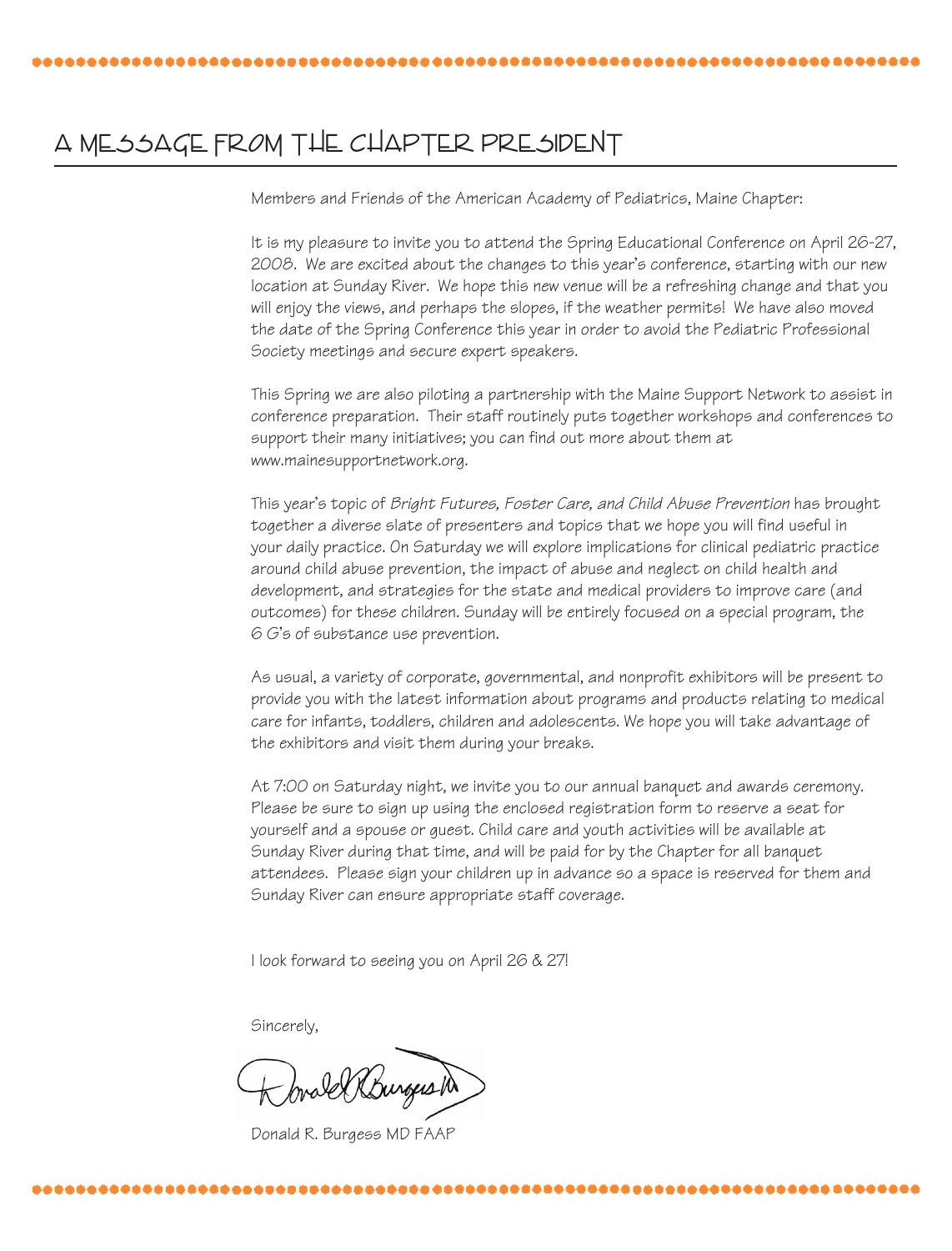## AGENDA

2:00 – 2:45 **Bright Futures for the Foster Care Child** 

 **Case Presentation and Discussion**

## SATURDAY

| 7:30 - 8:00 am Registration |                                                                                                            |                               | Howard Dubowitz MD MS<br>Dan Despard                                                          |  |  |
|-----------------------------|------------------------------------------------------------------------------------------------------------|-------------------------------|-----------------------------------------------------------------------------------------------|--|--|
| $8:00 - 8:15$               | Introductions/Welcome<br>Don Burgess MD FAAP,<br>President, Maine Chapter                                  |                               | Jim Beougher<br>Lawrence Ricci MD FAAP<br>Sheryl Peavey                                       |  |  |
| $8:15 - 9:15$               | <b>Bright Futures</b><br>Joseph F. Hagan Jr. MD FAAP                                                       |                               | *** Afternoon Skiing may be available at Sunday River for<br>conference attendees***          |  |  |
| $9:15 - 10:15$              | <b>Preventing Child Maltreatment:</b><br>A Role for Pediatricians<br><b>Howard Dubowitz MD MS</b>          | $7:00$ pm                     | <b>AAP Annual Awards Presentation</b><br>& Dinner                                             |  |  |
| $10:15 - 10:45$             | <b>BREAK</b>                                                                                               | SUNDAY                        |                                                                                               |  |  |
| $10:45 - 11:30$             | <b>Foster Care Roundtable</b><br>Daniel Despard                                                            |                               | 7:00 - 9:30am Maine Chapter AAP Business Meeting                                              |  |  |
|                             | Jim Beougher<br>Barbara Frankowski MD FAAP<br>Andy Cook MD                                                 |                               | The 6 G's: A Brief Tool for the Prevention and<br>Assessment of Alcohol Use in Young Children |  |  |
| 11:30-12:15                 | <b>Shaken Baby Syndrome Characteristics</b><br>and Prevention<br>Lawrence Ricci MD FAAP                    | $9:30 - 9:45$                 | Welcome<br>Karen Baldacci, First Lady of Maine<br>Don Burgess MD                              |  |  |
| Afternoon                   |                                                                                                            | $9:45 - 10:00$                | <b>Overview of Maine and Its Needs:</b><br><b>Empowering Our Future</b><br><b>Guy Cousins</b> |  |  |
|                             | CONCURRENT LUNCH SESSIONS                                                                                  | $10:00 - 11:00$               | <b>The Science</b>                                                                            |  |  |
| $12:30 - 1:30$              | A: Child Death Review Panel Findings<br>and Successful Models for Child Abuse                              |                               | Patricia Powell PhD                                                                           |  |  |
|                             | Prevention<br>Lawrence Ricci MD FAAP                                                                       | $11:00 - 11:15$               | <b>BREAK</b>                                                                                  |  |  |
|                             | Sheryl Peavey                                                                                              | $11:15 - 12:30$               | The 6 G's<br>Richard B. Heyman MD FAAP                                                        |  |  |
|                             | <b>B: PREP for the Foster Care Child</b><br><b>Steve Meister MD FAAP</b>                                   | $12:30 - 12:45$               | Q&A                                                                                           |  |  |
|                             | C: Bright Futures Questions and<br><b>Answers</b><br>Joseph Hagan Jr. MD                                   | 12:45 - 1:00pm Call to Action | Karen Baldacci, First Lady of Maine                                                           |  |  |
|                             | D: Domestic Violence Response<br><b>Initiative</b><br>Daniel Oppenheim MD<br>Diane Gallager<br>Janey Morse |                               |                                                                                               |  |  |
| $1:30 - 2:00$               | <b>BREAK</b>                                                                                               |                               |                                                                                               |  |  |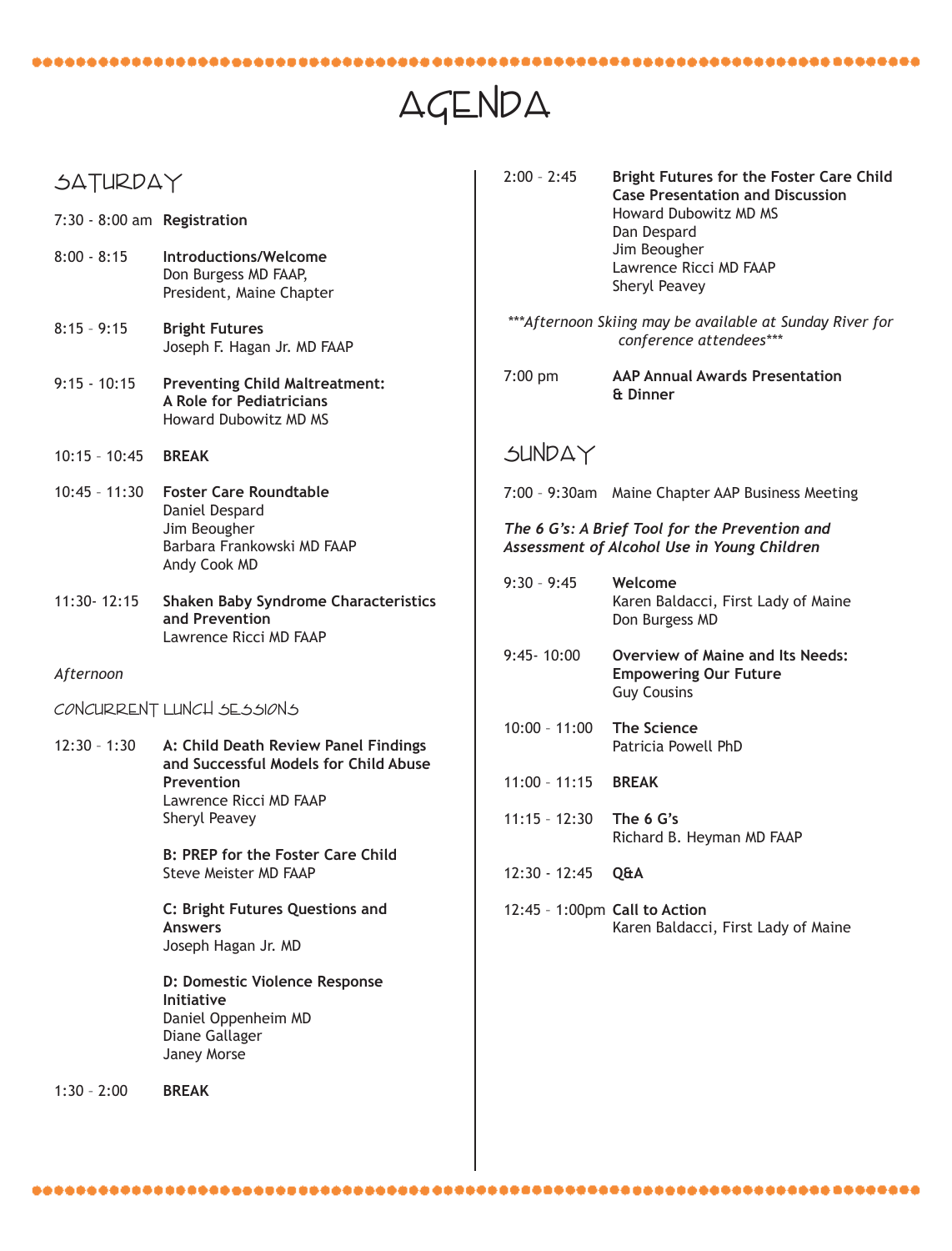## Conference Information

*This conference is intended for pediatricians, family physicians, nurse practitioners, physician assistants, and pediatric nurses.*

### **OUTCOMES**

At the end of the conference attendees will be able to:

- Implement tactics for child abuse prevention in a clinical pediatric practice setting;
- Describe the impact of abuse and neglect on child health and development;
- Understand possible strategies the state and medical providers can implement to improve care and outcomes for these children;
- Implement the 6 G's of substance use prevention;
- Help prevent domestic violence.

#### Fees

\*\**save \$10 if you register by April 10th!*\*\*

Physician Member, Maine Chapter AAP - \$100/\$110 Non-member Physician - \$125/\$135 NP, PA, Nurse - \$85/\$95 All other non-medical attendees - \$85/\$95 Medical Resident - \$45/\$55 Medical Student – \$20/\$30 (*Please include letter from your Dean of Students*)

### SATURDAY EVENING DINNER

Saturday night's banquet and Chapter Awards ceremony requires pre-registration. Come support your colleagues who have achieved practice milestones, connect with chapter members over a good meal, and enjoy a special speaker. The cost is \$35 per attendee. Child care and youth activities will be available at Sunday River during that time, and will be paid for by the Chapter for all banquet attendees, but children must be pre-registered to ensure appropriate child-to-staff ratios.

### Child Care at Sunday River

Private daycare options are available through the Jordan Grand Resort Hotel. Please contact them directly (207) 824-5000 at least three weeks in advance to make necessary arrangements with their staff.

### Hotel Accommodations

Hotel reservations at the Jordan Grand Resort Hotel can be made by telephone, mail, or fax. Special rates of \$95 for standard rooms and \$139 for suites have been secured. For telephone reservations please call 1-800-207-2365 and reference group code **#84K84K**. For mail or fax registration, please send the form, downloadable as a .pdf online at www.maineaap.org/conference\_lodging.htm. This form must be sent to **Sunday River**, not to the Maine Support Network. Please note that Sunday River will require advance payment of your room. **Reservation and deposit must be received by Tuesday, March 25, 2008**. Group rate and availability cannot be guaranteed beyond this date. Refer to www.maineaap.org/conference\_lodging.htm for specific information.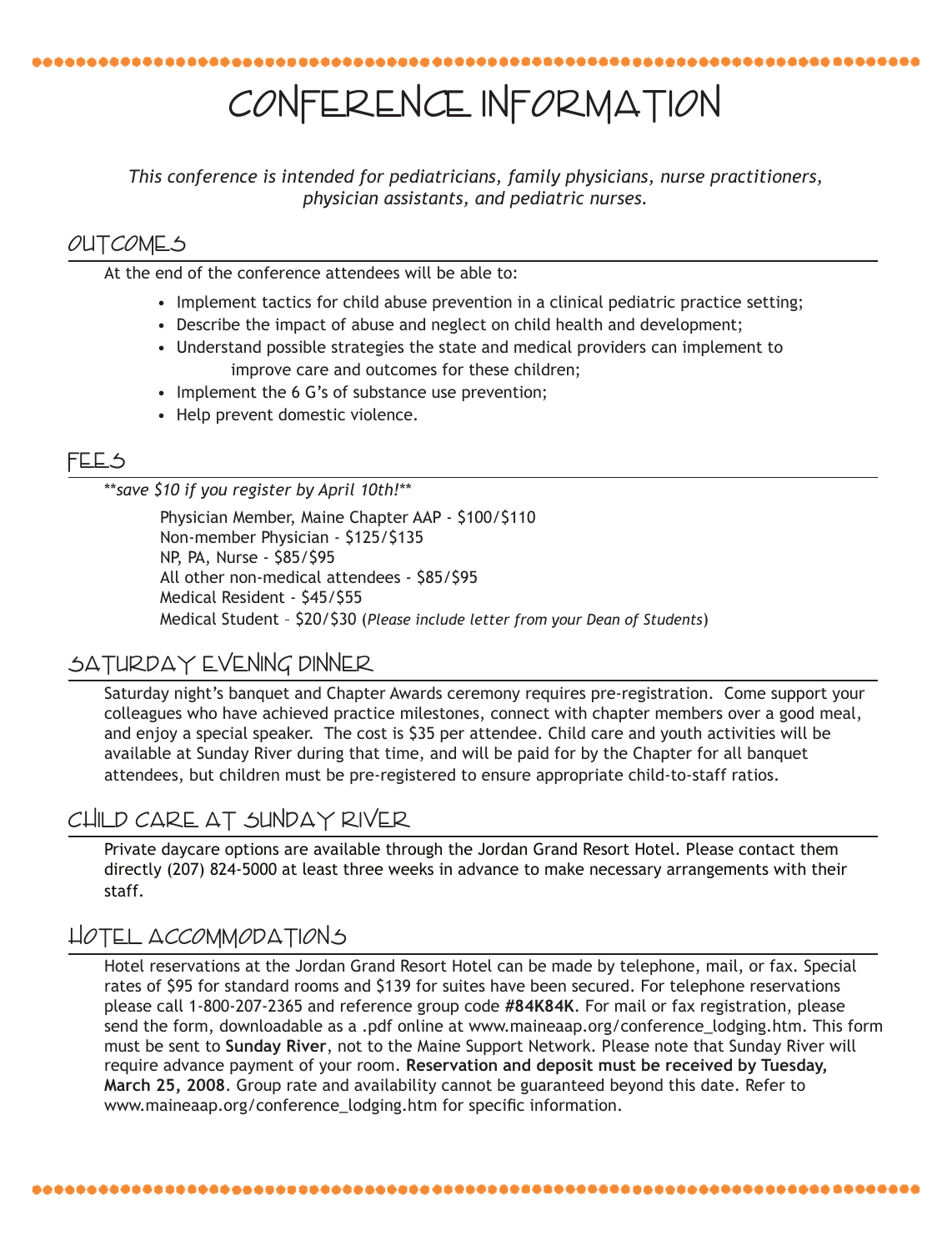## FACULTY

#### **Richard Aronson MD MPH FAAP**

Director Center for Humane Worlds for Child and Youth Health Future Search Network Hallowell, ME

#### **Karen Baldacci**

First Lady of Maine Blaine House Augusta, ME

**James Beougher** Director Office of Child and Family Services, DHHS Augusta, ME

**Andy Cook MD** Medical Director Children's Behavioral Health Services, DHHS Augusta, ME

**Guy Cousins** Acting Director Maine Office of Substance Abuse, DHHS Richmond, ME

**Daniel Despard**  Director of Child Welfare Office of Child and Family Services, DHHS Augusta, ME

**Howard Dubowitz MD MS Director** Center for Families University of Maryland School of Medicine Baltimore, MD

**Barbara Frankowski MD FAAP** Professor of Pediatrics University of Vermont College of Medicine University Pediatrics, UHC Campus Burlington, VT

**Diane Gallager** Oxford County Community Educator Abused Women's Advocacy Program (AWAP) Rumford, ME

**Joseph Hagan Jr. MD FAAP** Clinical Professor of Pediatrics

University of Vermont College of Medicine Burlington, VT

#### **Richard B. Heyman MD FAAP**

Adjunct Professor of Clinical Pediatrics University of Cincinnati College of Medicine Former Chair, Committee on Substance Abuse American Academy of Pediatrics Cincinnati, OH

#### **Steve Meister MD FAAP**

Medical Director Pediatric Rapid Evaluation Program Edmund N. Ervin Pediatric Center Augusta, ME

#### **Janey Morse**

Domestic Violence Program Director Physicians for Social Responsibility - Maine Portland, ME

#### **Daniel Oppenheim PhD MD**

Chair, Violence Prevention Committee Physicians for Social Responsibility, Maine Chapter Scarborough, ME

#### **Sheryl Peavey**

**Director** Early Childhood Initiative, DHHS Augusta, ME

#### **Patricia (Trish) Powell PhD** Chief, Science Policy Branch

Office of Science Policy and Communications National Institute on Alcohol Abuse and Alcoholism National Institutes of Health Potomac, MD

**Lawrence Ricci MD** Director Spurwink Clinic Child Abuse Program and Associate Portland,ME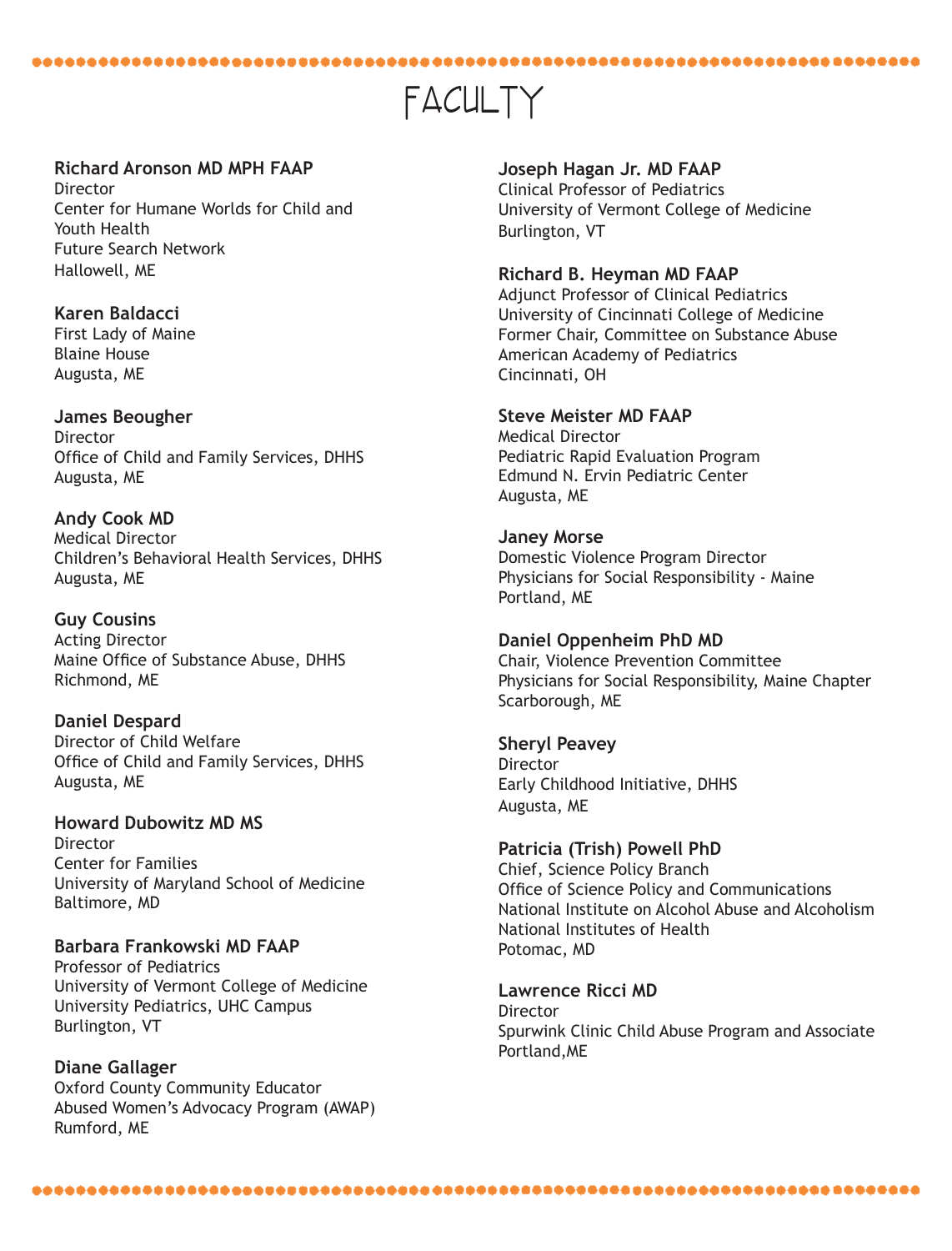#### Maine Chapter, American Academy of Pediatrics Spring Educational Conference 2008

## REGISTRATION FORM

| Save time! Register online at www.maineaap.org/conferences.htm!                                                                                                                                           |                                                              |                                                                 |            |
|-----------------------------------------------------------------------------------------------------------------------------------------------------------------------------------------------------------|--------------------------------------------------------------|-----------------------------------------------------------------|------------|
|                                                                                                                                                                                                           |                                                              |                                                                 |            |
| □Pediatrician □Family Physician □PA-C □RN □NP*_____ □Other:_______________<br>*NPs: please specify exact title (FNP, PNP, etc.)                                                                           |                                                              |                                                                 |            |
|                                                                                                                                                                                                           |                                                              |                                                                 |            |
|                                                                                                                                                                                                           |                                                              |                                                                 |            |
|                                                                                                                                                                                                           |                                                              |                                                                 |            |
|                                                                                                                                                                                                           |                                                              |                                                                 |            |
| REGISTRATION FEE:                                                                                                                                                                                         |                                                              |                                                                 |            |
| Physician Member, Maine Chapter AAP<br>Non-member Physician<br>NP, PA, Nurse<br>All other non-medical<br><b>Medical Resident</b><br>Medical Student*<br>*Please include letter from your Dean of Students | Before 4/10<br>\$100<br>\$125<br>\$85<br>$$45$ $$55$<br>\$20 | After 4/10<br>\$110<br>\$135<br>\$95<br>\$85 \$95<br><b>S30</b> | Total<br>S |
| SATURDAY BANQUET ATTENDANCE                                                                                                                                                                               |                                                              |                                                                 |            |
| $\frac{1}{2}$ # of dinner reservations @ \$35 each                                                                                                                                                        |                                                              |                                                                 |            |
|                                                                                                                                                                                                           |                                                              | TOTAL REGISTRATION FEE ENCLOSED: S                              |            |
|                                                                                                                                                                                                           |                                                              |                                                                 |            |

#### SATURDAY NIGHT CHILDREN'S PROGRAMS

Children's (ages 2 – 17) programs and meals will be paid for by the Academy and are available Saturday night from 6:30 pm to 10:00 pm for banquet attendees only. Programs will include crafts, games, story time, movie, and/or swimming (depending on age group). You must pre-register your children in the space below to participate: Name: \_\_\_\_\_\_\_\_\_\_\_\_\_\_\_\_\_\_\_\_\_\_\_\_\_\_\_\_\_\_ Age: \_\_\_\_\_\_ Name: \_\_\_\_\_\_\_\_\_\_\_\_\_\_\_\_\_\_\_\_\_\_\_\_\_\_\_\_\_\_ Age: \_\_\_\_\_\_

| 1141112.          | $\sim$        | 1141112. | re- |
|-------------------|---------------|----------|-----|
| <b>STATISTICS</b> | $\sim$        |          |     |
| Name              | へとし<br>$\sim$ | чане.    | ำ≃⊾ |

#### SUBMITTING REGISTRATION

We prefer online registrations, found at **www.maineaap.org/conferences.htm**. You may also fax in this form to (207) 226-2300 or mail in with credit card info or a check payable\* to:

**Maine Support Network P.O. Box 390 Readfield, Maine 04355** 

OUR CANCELLATION POLICY IS 72 HOURS BEFORE THE EVENT. *You may cancel through C-vent, our online registration software, using the confirmation number that you were given when you registered online, or you may cancel by sending an*  email to office@mainesupportnetwork.org. In either case you will receive a *confirmation email. We do not accept cancellations by phone.* 

#### **Registration Deadline:** April 20, 2008

*\*Please be sure checks are made out to Maine Support Network!*

Conference Questions?

Contact Coleen Souza at (207) 685-3171 or coleen@mainesupportnetwork.org.

Visit us on the web at: www.maineaap.org.